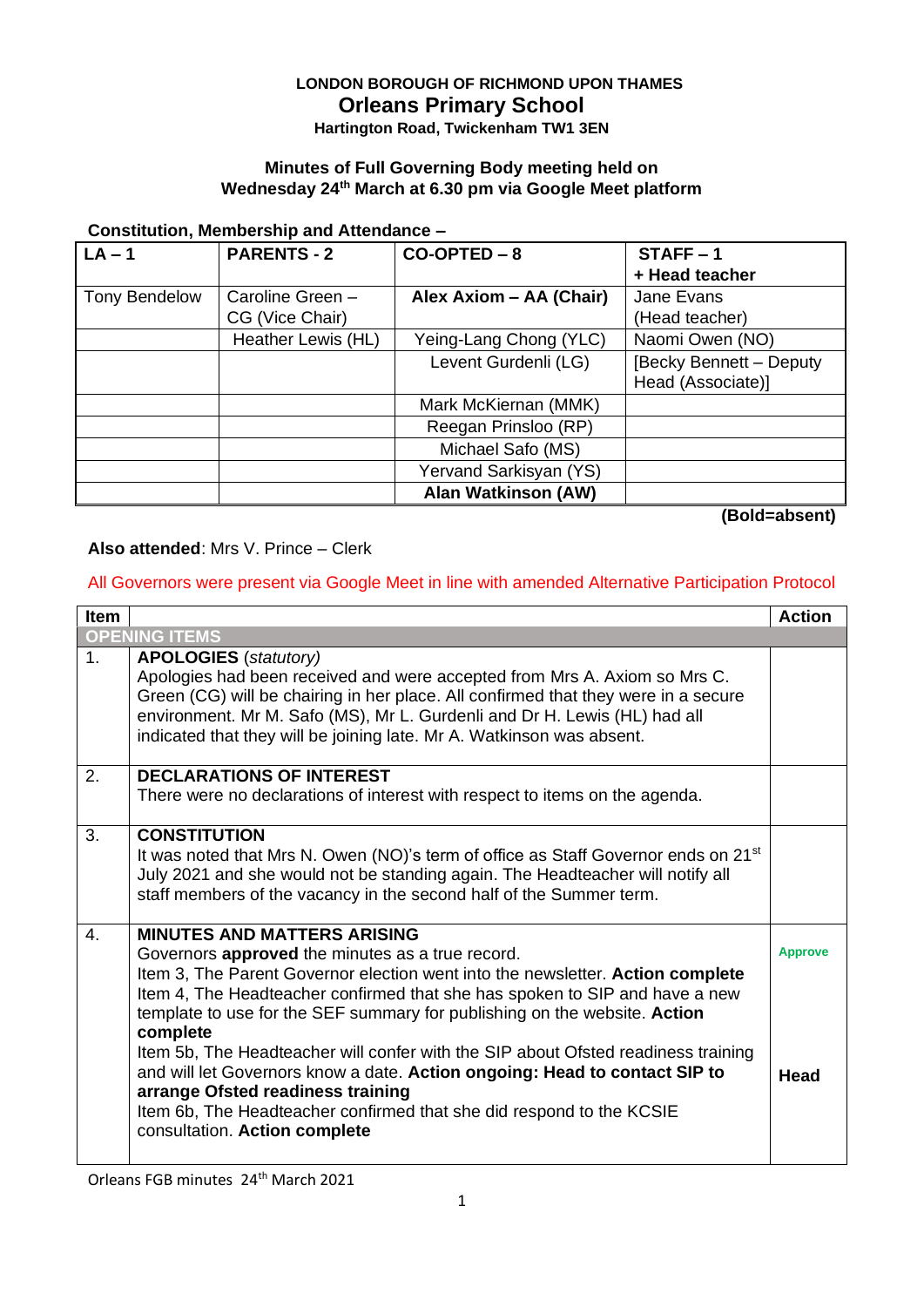|                | Item 7, CG will write the letter for parents about the Voluntary Fund to go out in the<br>summer term ahead of the new parents' transition meetings. It was noted that<br>parents continue to confuse this with the PTA so the distinction should be clarified.<br>Action ongoing: CG to write letter re Voluntary Fund<br>Item 10, It was agreed that, as schools have reopened, it was no longer relevant<br>for Governors to have access to Google Classroom<br>Item 10, The Chair will be refreshing her safeguarding training with NSPCC.<br><b>Action ongoing</b>                                                                                                                                                                                                                                                                                                                                                                                                                                                                                                                                                                                                                                                                                                                                                                                                                                                                                                                                                                                                                                                                                                       | CG                         |
|----------------|-------------------------------------------------------------------------------------------------------------------------------------------------------------------------------------------------------------------------------------------------------------------------------------------------------------------------------------------------------------------------------------------------------------------------------------------------------------------------------------------------------------------------------------------------------------------------------------------------------------------------------------------------------------------------------------------------------------------------------------------------------------------------------------------------------------------------------------------------------------------------------------------------------------------------------------------------------------------------------------------------------------------------------------------------------------------------------------------------------------------------------------------------------------------------------------------------------------------------------------------------------------------------------------------------------------------------------------------------------------------------------------------------------------------------------------------------------------------------------------------------------------------------------------------------------------------------------------------------------------------------------------------------------------------------------|----------------------------|
|                | <b>GB STRATEGIC OVERSIGHT</b>                                                                                                                                                                                                                                                                                                                                                                                                                                                                                                                                                                                                                                                                                                                                                                                                                                                                                                                                                                                                                                                                                                                                                                                                                                                                                                                                                                                                                                                                                                                                                                                                                                                 |                            |
| 5.<br>5a       | <b>HEADTEACHER'S VERBAL UPDATE</b><br>Attendance:<br>The Headteacher reported that attendance has been high since reopening, with<br>98.43% in first week and 97.46% in the second week. Nursery attendance from<br>18 <sup>th</sup> Jan to 12 <sup>th</sup> March was lower (at 76.28%) because some parents chose to<br>keep their children home. The different percentages for gender, ethnicity etc are<br>overall good but she will be unpicking with Ms E. Edwards in the school office why<br>some groups were lower.<br>Q: If we have a group out completely, are they counted?<br>A: It is marked with a different code if it is a Covid-related absence.                                                                                                                                                                                                                                                                                                                                                                                                                                                                                                                                                                                                                                                                                                                                                                                                                                                                                                                                                                                                            | <b>Account-</b><br>ability |
| 5 <sub>b</sub> | Data Protection:<br>There have been no data breaches and one Freedom of Information (FoI) request.<br>The latter was requested by an energy company in relation to energy consumption<br>and was responded to within 2 days. The school continues to use Grow Education<br>for data protection support and the Data Protection Officer is very helpful and<br>responds quickly to requests.<br>Mr M. Safo (MS) joined the meeting at 6.49 pm.                                                                                                                                                                                                                                                                                                                                                                                                                                                                                                                                                                                                                                                                                                                                                                                                                                                                                                                                                                                                                                                                                                                                                                                                                                 |                            |
| 5c             | <b>Pupil Behaviour and Wellbeing</b><br>The Headteacher reported that she has spoken to every class teacher and to<br>children over the last couple of weeks. She highlighted responses from Reception<br>children, who were all very enthusiastic about learning and expressed their<br>enjoyment at spending time with other children. However, she has noticed a<br>pattern throughout the school that children who were in school during closure are<br>finding it slightly overwhelming now that there are 30 children in class. At the<br>Headteachers' forum she attended today, some Headteachers reported that those<br>children have become territorial. Although that has not been the case at this<br>school, staff have observed that some children, who had blossomed in the smaller<br>class groups during the school closure period, are starting to withdraw a bit since<br>reopening. Yet they had said they were looking forward to having the other<br>children back so it is not that they do not want them there but rather that they feel<br>a little less confident in large groups. Comments received included 'It's good. I like<br>it because my friends are here' and 'I like being at school and playing with lots of<br>children'. This was the same in Years 1, 2 and 3. She anticipates therefore that,<br>after this period of settling in and coming together, any anxieties or wellbeing<br>issues may become more apparent in 2-3 months' time so she will plan with the<br>Deputy Head how they respond to that. At the moment, children are integrating<br>well and she is not seeing any lonely or anxious children in the playground. |                            |
| 5d             | In terms of staff wellbeing, she reported that she had spoken to every staff<br>member before reopening and everyone was looking forward to having pupils back<br>in school. They were tired of teaching to a screen and wanted that dynamic of<br>interacting with children. They can access counselling through the staff wellbeing                                                                                                                                                                                                                                                                                                                                                                                                                                                                                                                                                                                                                                                                                                                                                                                                                                                                                                                                                                                                                                                                                                                                                                                                                                                                                                                                         |                            |

Orleans FGB minutes 24th March 2021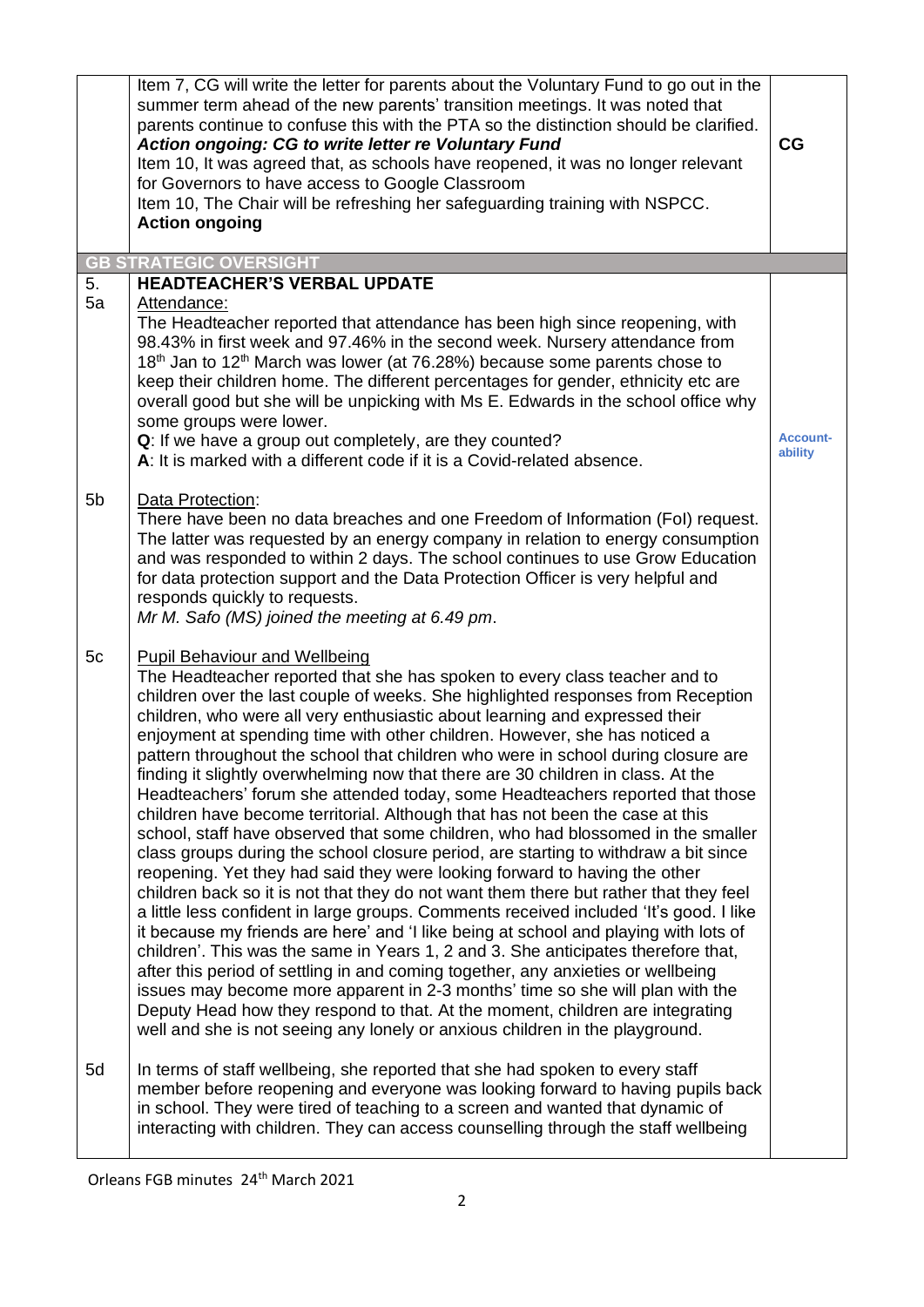|    | service that the school buys into and staff are a very cohesive group and support<br>one another well.                                                                                                                                                                                                                                                                                                                                                                                                                                                                                                                                                                                                                                                                                                                                                                                                                                     |                            |
|----|--------------------------------------------------------------------------------------------------------------------------------------------------------------------------------------------------------------------------------------------------------------------------------------------------------------------------------------------------------------------------------------------------------------------------------------------------------------------------------------------------------------------------------------------------------------------------------------------------------------------------------------------------------------------------------------------------------------------------------------------------------------------------------------------------------------------------------------------------------------------------------------------------------------------------------------------|----------------------------|
| 5e | Communication with parents<br>She communicated with parents on 1 <sup>st</sup> March setting out clearly the arrangements<br>for children to return and she had received positive feedback from that.                                                                                                                                                                                                                                                                                                                                                                                                                                                                                                                                                                                                                                                                                                                                      |                            |
| 5f | Wraparound care and extracurricular clubs<br>Energy Kidz have reopened and attendance is good - they are fully booked<br>Monday to Thursday albeit not on Friday. They have now appointed a new<br>manager, who has so far impressed with the new sporting activities and games he<br>has introduced (and is training his team to deliver), which children are enjoying.                                                                                                                                                                                                                                                                                                                                                                                                                                                                                                                                                                   |                            |
|    | The only extracurricular clubs that can be run until the end of term are the outside<br>sports clubs but the intention is to return to a broader offer after Easter.                                                                                                                                                                                                                                                                                                                                                                                                                                                                                                                                                                                                                                                                                                                                                                       |                            |
| 5g | Update on remote provision for children who are isolating or shielding<br>The Remote and Blended Learning policy is on the website and is being utilised<br>following closure of one nursery bubble. For the Nursery remote learning consists<br>of pre-recorded sessions and one live session a day (usually a story-time). Per the<br>policy, bubbles that are sent home revert to remote learning as a group and for<br>children who are isolating, they are set daily English, Maths and a Foundation<br>subject.                                                                                                                                                                                                                                                                                                                                                                                                                      |                            |
| 5h | Catch-Up Premium-<br>This has been reviewed in line with the needs of pupils as a result of the school<br>closure. This term's allocation has been earmarked as a contingency fund to be<br>allocated appropriately once the assessments have been completed and gaps in<br>learning identified.                                                                                                                                                                                                                                                                                                                                                                                                                                                                                                                                                                                                                                           |                            |
|    | Q&A: Governors asked what percentage of the catch-up premium has been spent<br>already and the Deputy Head said she did not have the exact figure. The £3K<br>allocated for Third Space Learning has already been used as has the allocation for<br>staffing costs for delivering pre-teach groups during the Autumn term. She<br>estimated the contingency fund to be about £5K.                                                                                                                                                                                                                                                                                                                                                                                                                                                                                                                                                          | Account-<br>ability        |
|    | Q: In terms of the assessments, will the outcomes from those be cascaded to<br>parents sooner rather than later?                                                                                                                                                                                                                                                                                                                                                                                                                                                                                                                                                                                                                                                                                                                                                                                                                           | <b>Account-</b><br>ability |
|    | A (Head): We discussed this at SLT today. Yes, we will communicate to parents in<br>the forthcoming parent consultations, which is where we would usually do that so<br>that parents know what their child needs and how they can support their child. We                                                                                                                                                                                                                                                                                                                                                                                                                                                                                                                                                                                                                                                                                  |                            |
|    | will not tell them where their child lies in relation to the rest of the class.<br>Q: With admission numbers, has Covid had an impact on leavers and joiners?<br>A: The school is full bar 4 spaces in Nursery. We have had families who<br>reassessed the situation and moved out of the area but it has not affected our<br>numbers. For September, we have had many applications for 60 places. Other<br>local Heads are really worried about the number of pupils coming into Reception<br>but I think we will be okay. However, we do have an issue with our Nursery: we<br>had 50-odd applications for morning places and 7 for the afternoon so I have<br>asked the team to write to parents who have applied for the morning to ask if they<br>would be willing to accept an afternoon place instead. Some have said they would.<br>I wanted to make sure parents had enough notice to put in necessary childcare<br>arrangements. | <b>Inform</b>              |
|    | CG highlighted that the Chair will be meeting with other Chairs about risks to<br>school funding with the lost lettings income and the fact that some schools fear<br>they will not have enough pupils to fund a full class. The Headteacher said that                                                                                                                                                                                                                                                                                                                                                                                                                                                                                                                                                                                                                                                                                     |                            |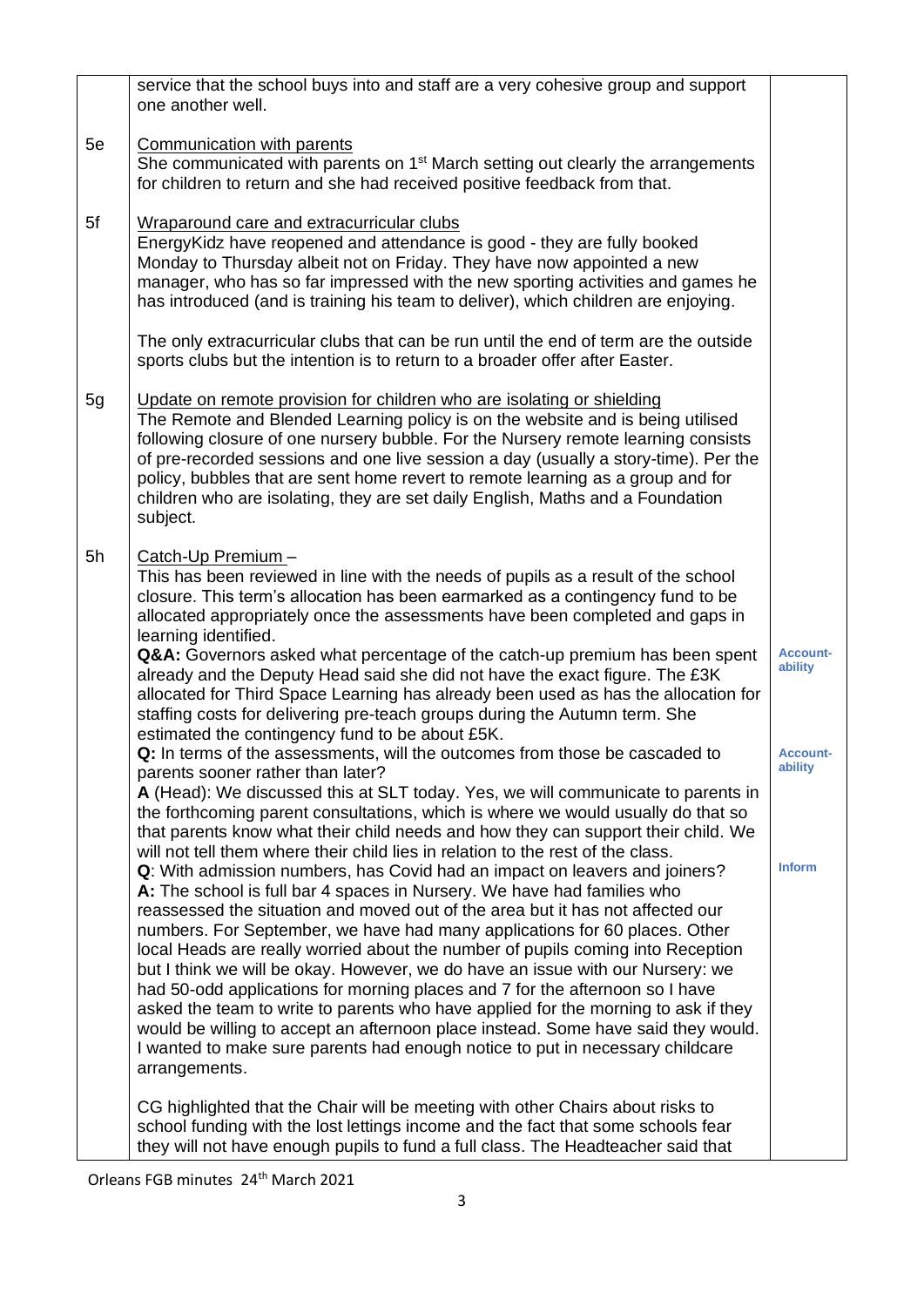|          | she does have concerns about how the opening of Deer Park School on its new<br>site may impact applications for future years.<br>Q: How many staff have been vaccinated?<br>A: About 7 at the moment.<br>Q: Do you expect they will all have had it by the end of the summer term?<br>A: That is the expectation but it depends on supply.<br>Q: It is good that the children who were in school are feeling well and it looks<br>positive at the moment. Going forward, do you have any learnings for the future<br>from this lockdown period for dealing with these pupils?<br>A: We were discussing at Heads' Forum how we would plan ahead for children<br>feeling anxious. We would utilise the services we buy into and our Welfare Officer<br>is good at talking to children who are anxious so I am looking to enrol her on a<br>school councillor course in the summer with a view to moving her towards a<br>pastoral mentor role from September. Even without Covid, their anxiety is growing.<br>Just as we have a really strong safeguarding culture, I want to build that for<br>children's mental health and wellbeing and that will be in our SDP from<br>September. In terms of practice that we can take forward on Google Classroom,<br>we will continue to use it for home learning and we will discuss as a SLT after<br>Easter how else it can be used.                                                                                                                                                                                                                                                                                                                                                                                                                                                                                                                                                                                                                                                                                                                                                                                                                                                         | <b>Inform</b><br><b>Inform</b><br><b>Account-</b><br>ability |
|----------|---------------------------------------------------------------------------------------------------------------------------------------------------------------------------------------------------------------------------------------------------------------------------------------------------------------------------------------------------------------------------------------------------------------------------------------------------------------------------------------------------------------------------------------------------------------------------------------------------------------------------------------------------------------------------------------------------------------------------------------------------------------------------------------------------------------------------------------------------------------------------------------------------------------------------------------------------------------------------------------------------------------------------------------------------------------------------------------------------------------------------------------------------------------------------------------------------------------------------------------------------------------------------------------------------------------------------------------------------------------------------------------------------------------------------------------------------------------------------------------------------------------------------------------------------------------------------------------------------------------------------------------------------------------------------------------------------------------------------------------------------------------------------------------------------------------------------------------------------------------------------------------------------------------------------------------------------------------------------------------------------------------------------------------------------------------------------------------------------------------------------------------------------------------------------------------------------------------------------------------|--------------------------------------------------------------|
| 6.<br>6a | <b>SDP/SEF</b><br>The SLT had met to RAG-rate the SDP and she delivered a verbal report on<br>progress against the main objectives:<br>Implementing Maths Mastery: This is green because it has been a focus for<br>several years and is progressing well. There is a breadth and depth of knowledge<br>and all resources are in place. The one area within that main objective which<br>requires further development is around in-depth challenge in every lesson and this<br>will be monitored during lesson observations in the summer.<br>Q&A: When asked, the Headteacher confirmed that this will stay on as an<br>objective for the next academic year because the roll-out is ongoing.<br>To continue to embed teaching strategies to support pupil progress in reading and<br>writing: Although the Power of Reading programme has potential to transform<br>writing in the school, the school closures have impacted the roll-out so is RAG-<br>rated as red. A consistent period of time is required to allow it to be worked on with<br>children. Within that main objective, however, high quality texts are now in place<br>so that part is green and early approach to reading is amber because of gaps due<br>to school closure. Although Phonics itself works well, the phonically decoded<br>books must be rolled out.<br>Q: Are reading books going out to children?<br>A: Yes, we are getting those up and running.<br>Diminishing the difference in Reading, Writing and Maths for identified groups:<br>This is amber because, until the assessment results are through, teachers do not<br>know where children currently are in their learning. However, the Headteacher<br>reported that, at Heads' forum this morning, discussions had taken place about<br>metacognition and long-term memory and Heads were told not to assume that<br>children have necessarily lost all that learning - it will still be there but needs to be<br>reactivated.<br>Teaching the Recovery Curriculum is amber because there has now been another<br>long period of school closure so the plan put in place at the start of the year needs<br>to be revised. Teachers have analysed what has been taught and adjusted where | <b>Account-</b><br>ability<br><b>Account-</b><br>ability     |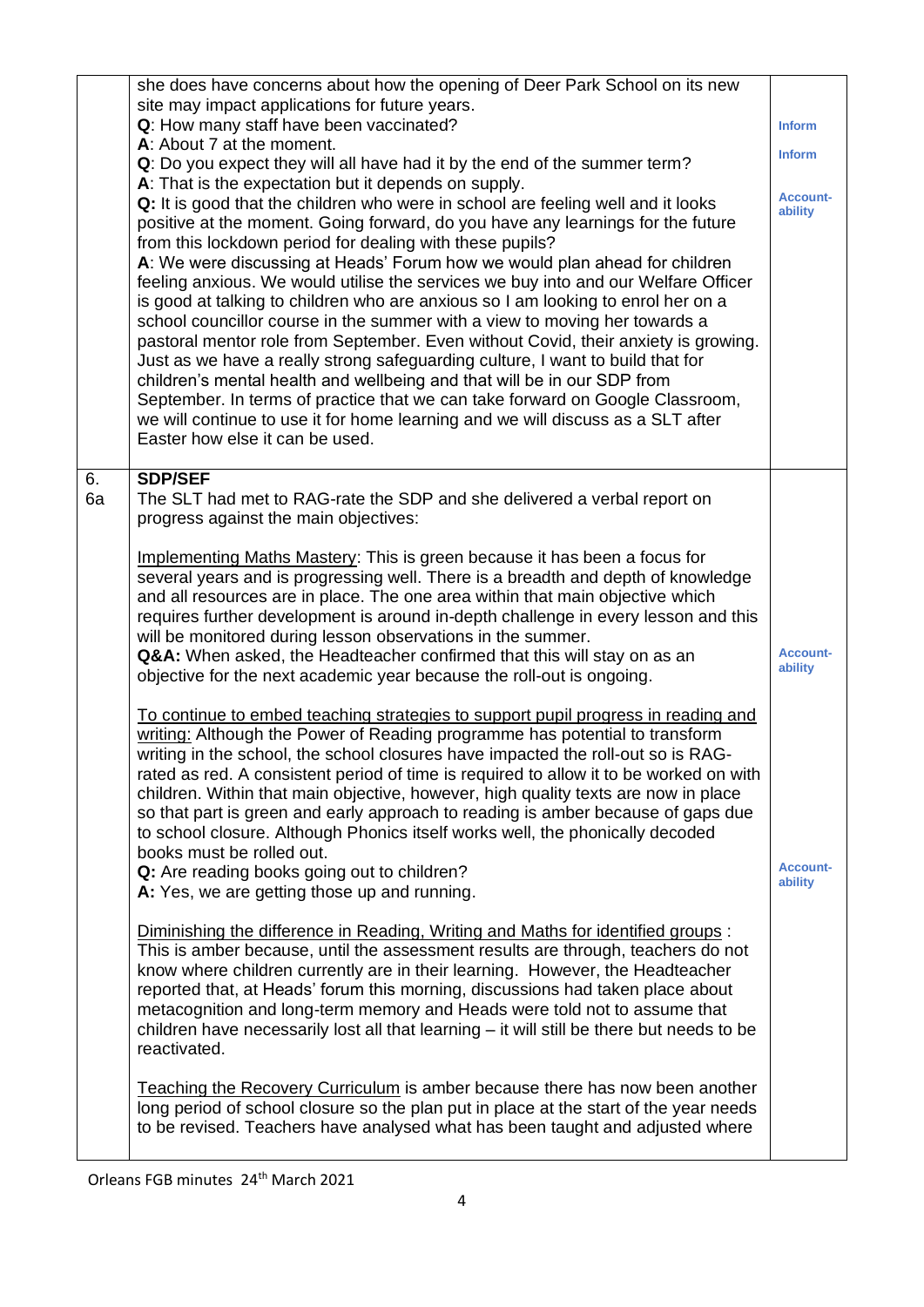|                | necessary to ensure a broad and balanced curriculum and this objective should be<br>green once the school is properly back in the summer.<br>Q: Will this be rolled over to the next academic year?<br>A: We will analyse this as a SLT in the summer term when we have the<br>assessment results and can look at where we are. We will write the SDP from<br>there.                                                                                                                                  | <b>Account-</b><br>ability |
|----------------|-------------------------------------------------------------------------------------------------------------------------------------------------------------------------------------------------------------------------------------------------------------------------------------------------------------------------------------------------------------------------------------------------------------------------------------------------------------------------------------------------------|----------------------------|
|                | Action: Head to send RAG-rated SDP to Clerk to circulate to Governors                                                                                                                                                                                                                                                                                                                                                                                                                                 | <b>Head</b>                |
| 6 <sub>b</sub> | The SEF is in the process of being updated and was deferred to the next meeting.<br><b>FGB Summer 1 Agenda</b>                                                                                                                                                                                                                                                                                                                                                                                        |                            |
| 7.             | <b>SAFEGUARDING</b><br>The Headteacher reported that the safeguarding team remains consistent with her<br>as Designated Safeguarding Lead (DSL) and three Deputy DSLs. That structure<br>continues to ensure that, if either the Head or her Deputy are off-site there is<br>another Deputy DSL on hand. They have all undertaken the requisite safeguarding<br>training and the Head had undertaken Child Trauma training last week. Any new<br>staff members have had Level 1 safeguarding training |                            |
|                | The Head highlighted that a national issue is the increased exposure of children to<br>extremist material so staff are monitoring pupils carefully. Nothing has been<br>flagged but staff are aware of the following issues:<br>Some children are accessing TikTok so the Head is planning to send a                                                                                                                                                                                                  |                            |
|                | letter to parents to warn them they need to be vigilant<br>There has been an increase in inappropriate behaviour after school<br>$\bullet$<br>involving pupils from other local secondary schools. Discussions are<br>taking place with Orleans Park about the best way to address this.                                                                                                                                                                                                              |                            |
|                | Q: Has this been flagged to year 6 parents whose children walk home<br>alone?                                                                                                                                                                                                                                                                                                                                                                                                                         | <b>Account-</b><br>ability |
|                | A: We have spoken to them previously and we have a letter ready to go.<br>Q: As this is happening offsite how are we finding out about it?<br>A: We have had children raise concern and that is a good thing $-$ it shows<br>a level of trust. We have been careful not to use children's names when<br>passing on information. Our Police Liaison Officer communicates with the<br>secondary Police Liaison Officer                                                                                  | <b>Account-</b><br>ability |
|                | <b>Q:</b> Do we know why it is happening now?<br>A: I think it is a combination of factors. Parents need to be clear with<br>children that they should go straight home and about what time they are<br>expected home.                                                                                                                                                                                                                                                                                | <b>Account-</b><br>ability |
|                | <b>Comment:</b> Governors commented that it may be because there are no<br>after-school clubs or activities at the moment and no structure in place.<br>It was agreed to monitor the situation. FGB Summer 1 Agenda: Update                                                                                                                                                                                                                                                                           | <b>Account-</b><br>ability |
|                | There are no families on a Child Protection plan and four families subject to Child<br>in Need (CiN). She attended 4 CiN meetings over the last half-term and is due to<br>attend one Team around the Family meeting to look at the possible contextual<br>aspects which might be causing the behaviour of one child. There has been no<br>reason to contact the LADO.                                                                                                                                |                            |
|                | She continues to work through the safeguarding plan arising out of the<br>safeguarding audit submitted to the LA in November                                                                                                                                                                                                                                                                                                                                                                          |                            |
|                | Q: How many pupils are at home currently?<br>A: Other than the Nursery bubble I mentioned, we have 3 pupils at home, who are<br>self-isolating so we will contact them while they are away. There is still the worry                                                                                                                                                                                                                                                                                  | <b>Inform</b>              |

Orleans FGB minutes 24th March 2021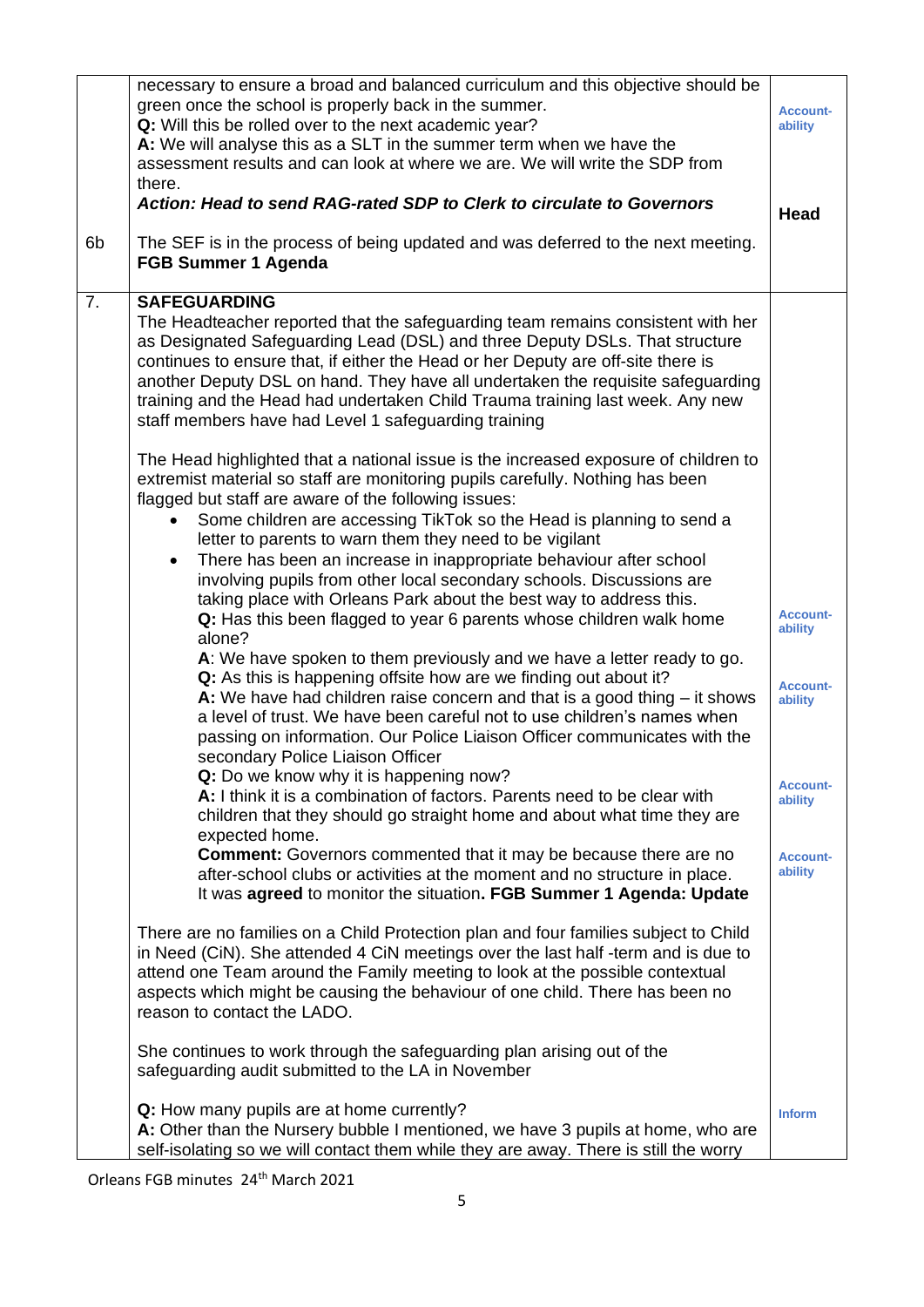|          | button on Google Classroom and we have had conversations with parents. Work                                                                                                                                                                                                                                                                                                                                                                                                                                                                                                                                                                                                                                                                                                                                                                                                                                                                                                                                                                                                                                                                                                                                                                                                                                                                                                                                                                                                                                                                                                                                                                                                                                                                                                                                                                                                                                                              |                                                                    |
|----------|------------------------------------------------------------------------------------------------------------------------------------------------------------------------------------------------------------------------------------------------------------------------------------------------------------------------------------------------------------------------------------------------------------------------------------------------------------------------------------------------------------------------------------------------------------------------------------------------------------------------------------------------------------------------------------------------------------------------------------------------------------------------------------------------------------------------------------------------------------------------------------------------------------------------------------------------------------------------------------------------------------------------------------------------------------------------------------------------------------------------------------------------------------------------------------------------------------------------------------------------------------------------------------------------------------------------------------------------------------------------------------------------------------------------------------------------------------------------------------------------------------------------------------------------------------------------------------------------------------------------------------------------------------------------------------------------------------------------------------------------------------------------------------------------------------------------------------------------------------------------------------------------------------------------------------------|--------------------------------------------------------------------|
|          |                                                                                                                                                                                                                                                                                                                                                                                                                                                                                                                                                                                                                                                                                                                                                                                                                                                                                                                                                                                                                                                                                                                                                                                                                                                                                                                                                                                                                                                                                                                                                                                                                                                                                                                                                                                                                                                                                                                                          |                                                                    |
| 8.<br>8a | is being posted on Google Classroom for them to access.<br><b>COMPLIANCE</b><br><b>Budget</b><br>As Mr L. Gurdenli (LG) had not yet joined the meeting (due to a scheduling clash),<br>this discussion was postponed until the end of the meeting.<br>HL joined the meeting at 7.40 pm.<br>The following discussion took place after LG joined the meeting at 8.05 pm.<br>LG delivered the headline points:<br>There is a projected revenue carry-over into next year of £40K<br>The budget has been adjusted to factor in the removal of a 1% pay award<br>$\bullet$<br>to staff in line with recent Government announcements<br>There is a balanced budget for the next 3 years, with an estimated revenue<br>$\bullet$<br>carry-over into 2022/23 of £3.5K, which rises over the next two years.<br>On Tab 8 (Capital funds), the table entitled 'New Construction/Renovation'<br>$\bullet$<br>lists premises projects considered to be priorities for the next 3 years.<br>Although there are enough capital reserves to accommodate that, once<br>these have been taken into account plus the £9K the school expects to<br>receive next year, there will be less than normal in the capital budget.<br>However, the School Business Manager thought it might be possible to find<br>some savings or delay some projects. The approval in principle for<br>expenditure this year was on the basis of listing what needs to be done.<br>Q: Why is the revenue carry-over increasing in Years 2 and 3, which is<br>usually not the case?<br>A (LG): I don't know exactly why. I would have to investigate that further<br>with Steve.<br>Q: Are we being realistic about our increasing costs being covered by<br>income?<br>Q: It looks as if the income is slightly less but the expenditure is also less.<br>Why is that?<br>It was agreed to put those questions to Mr S. Llewelyn at the next F&P<br>meeting. F&P Summer 1 Agenda | <b>Account-</b><br>ability<br><b>Challenge</b><br><b>Challenge</b> |
|          | Governors approved the budget subject to that questions being raised at<br>the next F&P and reported back to the GB in May. FGB Summer 1<br><b>Agenda</b>                                                                                                                                                                                                                                                                                                                                                                                                                                                                                                                                                                                                                                                                                                                                                                                                                                                                                                                                                                                                                                                                                                                                                                                                                                                                                                                                                                                                                                                                                                                                                                                                                                                                                                                                                                                | <b>Approve</b>                                                     |
|          |                                                                                                                                                                                                                                                                                                                                                                                                                                                                                                                                                                                                                                                                                                                                                                                                                                                                                                                                                                                                                                                                                                                                                                                                                                                                                                                                                                                                                                                                                                                                                                                                                                                                                                                                                                                                                                                                                                                                          |                                                                    |
| 8b       | <b>SFVS</b><br>Governors approved the SFVS as recommended by the Finance & Premises<br>(F&P) Committee.                                                                                                                                                                                                                                                                                                                                                                                                                                                                                                                                                                                                                                                                                                                                                                                                                                                                                                                                                                                                                                                                                                                                                                                                                                                                                                                                                                                                                                                                                                                                                                                                                                                                                                                                                                                                                                  | <b>Approve</b>                                                     |
| 9.       | <b>COMMITTEE MINUTES</b><br>Governors noted the minutes of the F&P committee.<br>Q&A: Governors asked for clarification of the premises discussion and the<br>Headteacher explained that the school has applied for capital funding for three<br>projects – replacing the sash windows, the Year 6 flooring and the Reception<br>garden, which is the highest priority. She explained that a drainage issue in the<br>Reception Garden has caused the rubberised surface to lift and shrink. The Local<br>Authority has inspected the area and is looking into whether there is sufficient<br>funding to carry out all three projects. Otherwise, the school will have to choose<br>the projects with highest priority. It was clarified that there is a larger budget in<br>place for Year 1 in order to tackle the priority projects with lower budgets in Years<br>2 and 3 when fewer capital projects are planned.                                                                                                                                                                                                                                                                                                                                                                                                                                                                                                                                                                                                                                                                                                                                                                                                                                                                                                                                                                                                                   | <b>Account-</b><br>ability                                         |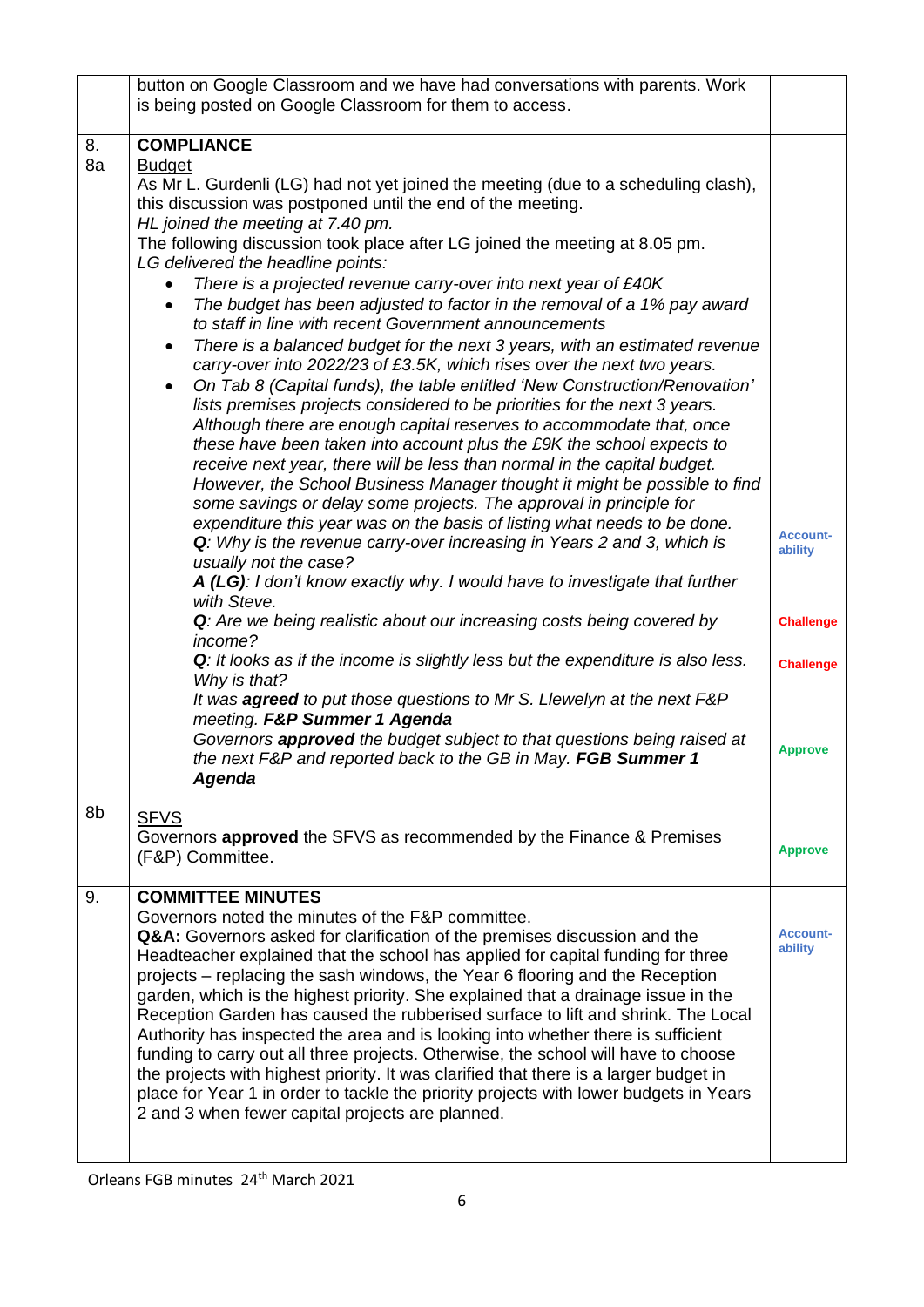| 10.             | <b>GOVERNOR VISITS</b>                                                                                                                                                                                                                                                                               |                            |  |
|-----------------|------------------------------------------------------------------------------------------------------------------------------------------------------------------------------------------------------------------------------------------------------------------------------------------------------|----------------------------|--|
| 10a             | Governors noted the following visit reports:                                                                                                                                                                                                                                                         |                            |  |
|                 | Safeguarding/Child Protection                                                                                                                                                                                                                                                                        |                            |  |
|                 | Leadership & Management.<br>$\bullet$                                                                                                                                                                                                                                                                |                            |  |
| 10 <sub>b</sub> | MS reported that he will tomorrow be meeting virtually with some children in Years<br>3, 4 and 5 to ask questions around Behaviour and Attitudes.                                                                                                                                                    |                            |  |
| 10 <sub>c</sub> | Data Protection                                                                                                                                                                                                                                                                                      |                            |  |
|                 | Mrs Y-L Chong (YLC) delivered a verbal report on the Data Protection visit she<br>undertook yesterday:                                                                                                                                                                                               |                            |  |
|                 | The Privacy Notice was identified as needing to be updated by the DPO<br>and, although that had come through today, Governors had not yet had<br>time to read it. It was agreed to bring it to the next GB meeting for<br>Governors to sign up to it. FGB Summer 1 Agenda                            |                            |  |
|                 | She had reviewed work and action points from the DPO's visit last year,<br>$\bullet$<br>noting that the school is compliant so a lot of the outcomes from this report<br>were designed to make data protection compliance even better and to<br>address any issues arising from the lockdown period. |                            |  |
|                 | As reported by the Headteacher, there have been no data protection<br>breaches and one FOI request. The DPO did make recommendations as to<br>how breaches and data protection/subject access requests are recorded<br>and that is all in train.                                                     |                            |  |
|                 | The DPO had also recommended an audit and the SBM is liaising closely<br>$\bullet$<br>with Grow to arrange that.                                                                                                                                                                                     |                            |  |
|                 | All staff received refresher data protection training in November and YLC<br>highlighted the importance of Governors also undertaking data protection<br>training (in addition to signing up to the Privacy Notice.)                                                                                 |                            |  |
|                 | A discussion had taken place about updating the consent form for parents<br>$\bullet$<br>regarding use of photos on the website.                                                                                                                                                                     |                            |  |
|                 | She had also reviewed the school's processes for safeguarding remote<br>$\bullet$<br>data, including the disposal of data and how that is recorded. Policies will<br>either created or reviewed to address these issues.                                                                             |                            |  |
|                 | YLC's visit report will come to the next meeting. FGB Summer 1 Agenda                                                                                                                                                                                                                                |                            |  |
|                 | Q&A: Governors asked whether there were any common areas of focus for<br>Governors to consider when conducting visits next term and it was agreed that                                                                                                                                               | <b>Account-</b><br>ability |  |
|                 | Governors should consider the impact of Covid as it pertains to Governors'<br>individual monitoring areas. Next term Governors will be moving to in-person visits<br>where possible but these should be set ahead of time.                                                                           |                            |  |
|                 |                                                                                                                                                                                                                                                                                                      |                            |  |
|                 | <b>CLOSING ITEMS</b>                                                                                                                                                                                                                                                                                 |                            |  |
| 11.             | <b>GOVERNOR TRAINING</b>                                                                                                                                                                                                                                                                             |                            |  |
|                 | Governors had undertaken training as follows:                                                                                                                                                                                                                                                        |                            |  |
|                 | HL undertook new Governor training, which had offered an excellent<br>overview                                                                                                                                                                                                                       |                            |  |
|                 | CG undertook Safer Recruitment training, which had been invaluable in the                                                                                                                                                                                                                            |                            |  |
|                 | Deputy Headteacher interviews                                                                                                                                                                                                                                                                        |                            |  |
|                 | MS had attended exclusions training.                                                                                                                                                                                                                                                                 |                            |  |
|                 | LG joined the meeting at 8.05 pm.                                                                                                                                                                                                                                                                    |                            |  |
|                 |                                                                                                                                                                                                                                                                                                      |                            |  |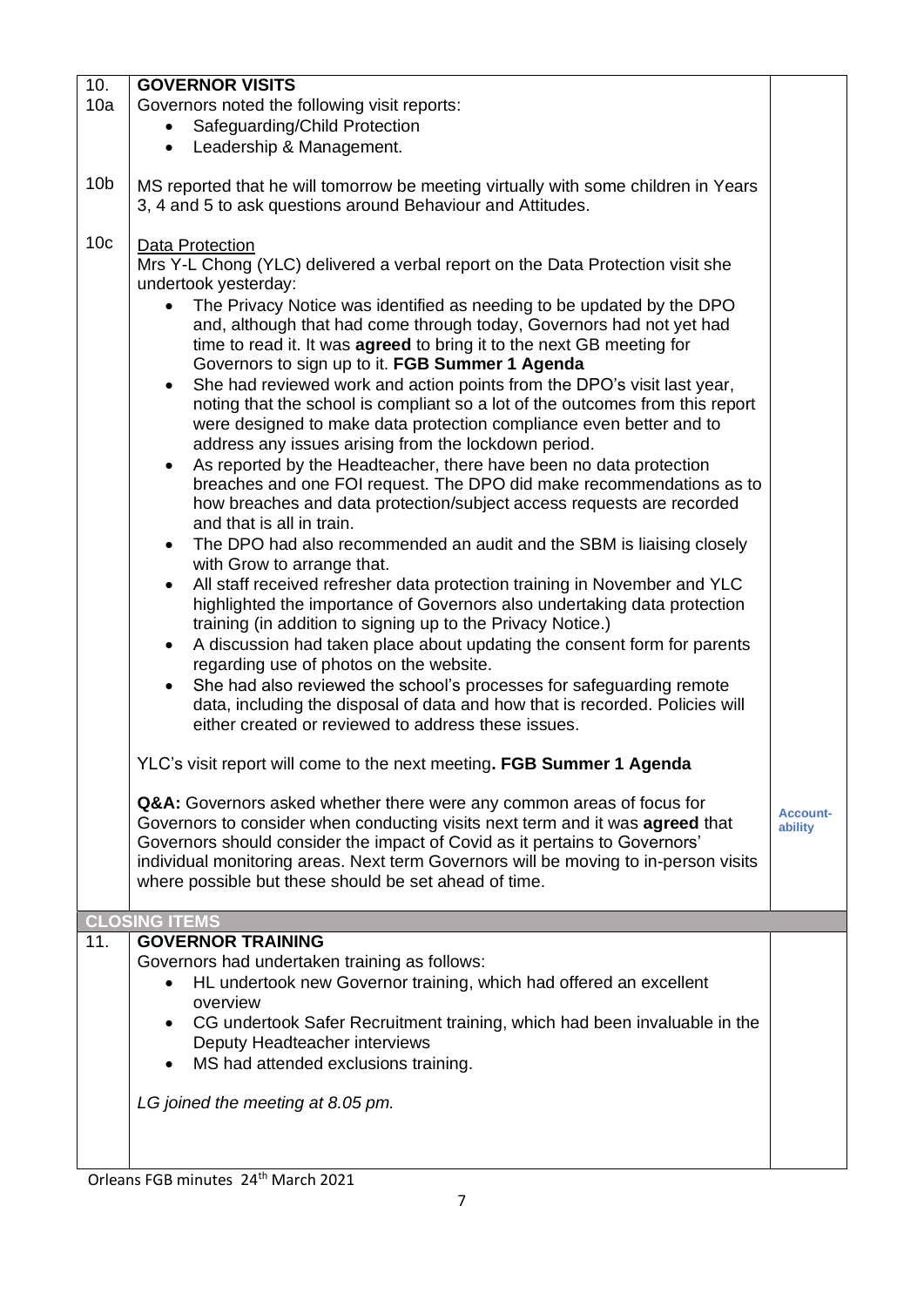|     | The Chair had circulated a list of Governor training (either interactive or pre-<br>recorded webinars) being offered through a leadership programme by Governor<br>Space, for which there were 6 credits. Any Governors who were interested in<br>attending any of these should contact the Chair. Should there be several<br>Governors interested in a topic, one of the pre-recorded webinars could perhaps<br>be shown to all Governors.                                                                                                                                                                                                                                                                                                               |                                                          |
|-----|-----------------------------------------------------------------------------------------------------------------------------------------------------------------------------------------------------------------------------------------------------------------------------------------------------------------------------------------------------------------------------------------------------------------------------------------------------------------------------------------------------------------------------------------------------------------------------------------------------------------------------------------------------------------------------------------------------------------------------------------------------------|----------------------------------------------------------|
|     | Training from the Christopher Winter programme on RSE will be delivered via the<br>staff inset day on 19 April. Action: Head will circulate the timings to governors                                                                                                                                                                                                                                                                                                                                                                                                                                                                                                                                                                                      | <b>Head</b>                                              |
|     | Q&A: Governors asked for a clarification on the policy for lateral flow tests versus<br>PCR and whether this had been communicated to parents. The Headteacher said<br>they were seeking clarification.                                                                                                                                                                                                                                                                                                                                                                                                                                                                                                                                                   | <b>Account-</b><br>ability                               |
| 12. | <b>CHAIR'S ACTIONS</b><br>There had been no emergency Chair's actions.                                                                                                                                                                                                                                                                                                                                                                                                                                                                                                                                                                                                                                                                                    |                                                          |
| 13. | <b>TERMLY BUSINESS</b><br>The Clerks' Briefing Summary prior to schools reopening had been circulated.<br>Q&A: Governors asked whether the Behaviour Policy has been reviewed to deal<br>with any challenging behaviour by pupils who are struggling to re-engage with<br>school and the Headteacher confirmed that it had been reviewed last week and a<br>paragraph added under Section 19 that relates directly to Covid-19. It has also<br>been agreed to allow pupils leeway until Easter to settle back into school after<br>which the school will revert to full application of the Behaviour Policy.<br>The Recovery Premium will be coming in the new financial year and it was agreed<br>to monitor spend and impact through the F&P committee. | <b>Account-</b><br>ability<br><b>Account-</b><br>ability |
| 14. | <b>GOVERNORS TO CONSIDER</b><br>Governors agreed they had achieved the following at this meeting:<br>Approved the budget and challenged the F&P committee to ensure that it is<br>realistic<br>Received an update on assessments and the plans to implement recovery<br>curriculum<br>Received an update on pupil and staff wellbeing<br>Approved the SFVS<br>Received an update on Data Protection and noted next steps needed by<br>Governors                                                                                                                                                                                                                                                                                                           |                                                          |
| 15. | <b>DATE OF NEXT MEETING</b><br>The next meeting will take place at the school at 6.30 pm on the changed date of<br>Wednesday 26 <sup>th</sup> May 2021 in the small hall. YLC and MS sent apologies.                                                                                                                                                                                                                                                                                                                                                                                                                                                                                                                                                      |                                                          |

Meeting ended at 8 pm.

Signature: \_\_\_\_\_\_\_\_\_\_\_\_\_\_\_\_ Date: \_\_\_\_\_\_\_\_\_\_\_\_\_\_\_\_

*See next page for Actions and Agenda Items Arising*

Orleans FGB minutes 24<sup>th</sup> March 2021